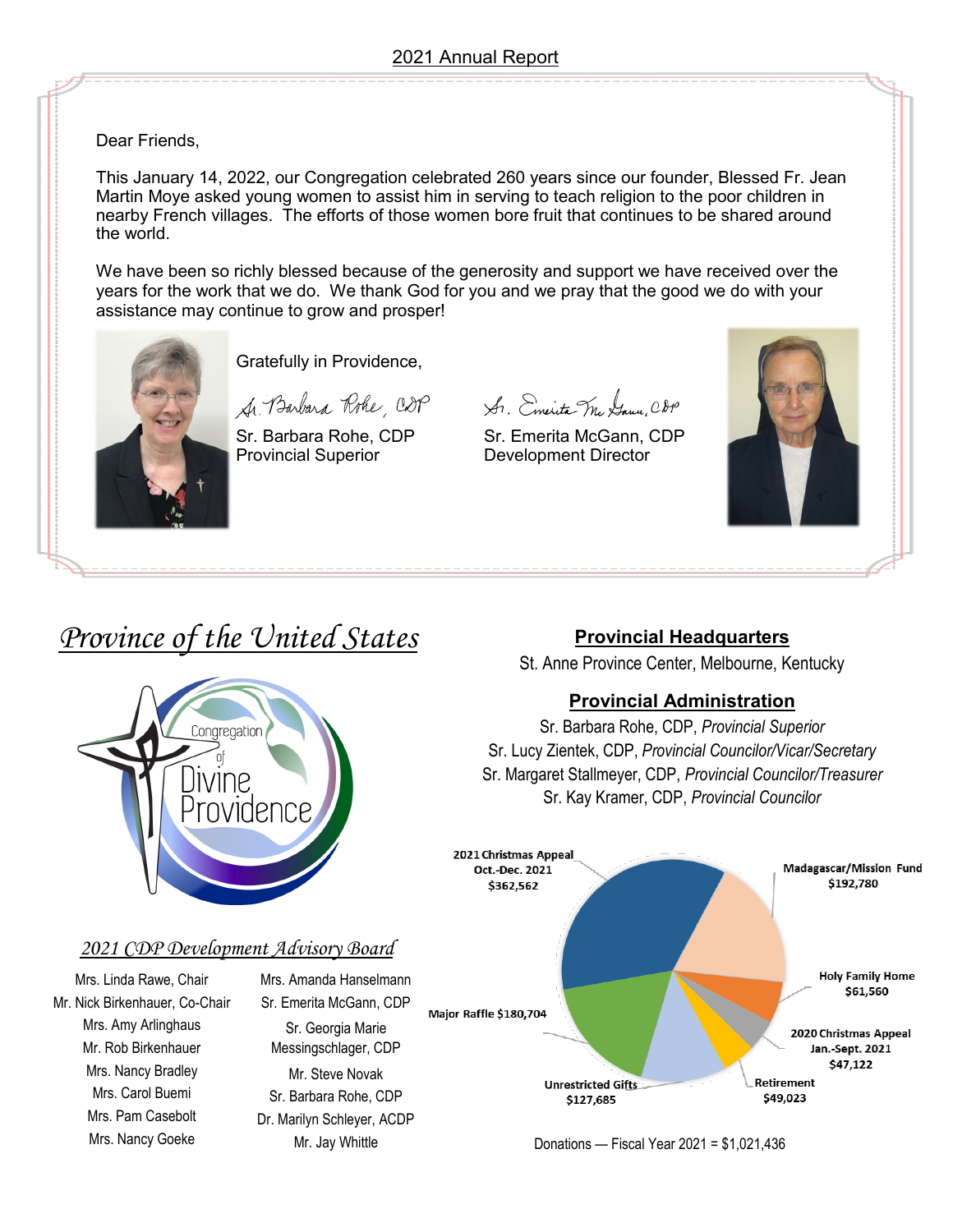$\partial f$  Major Gifts  $\hat{f}$   $\hat{f}$   $\hat{g}$   $\hat{g}$   $\hat{g}$   $\hat{g}$   $\hat{g}$   $\hat{g}$   $\hat{g}$   $\hat{g}$   $\hat{g}$   $\hat{g}$   $\hat{g}$   $\hat{g}$   $\hat{g}$   $\hat{g}$   $\hat{g}$   $\hat{g}$   $\hat{g}$   $\hat{g}$   $\hat{g}$   $\hat{g}$   $\hat{g}$   $\hat{g}$   $\hat{g}$   $\hat{$ 

## $$250,000 +$   $$50,000 +$

Anonymous +Fred (RIP) & Karen Burns Eagle One Fund at Horizon Community Funds of Northern Kentucky

## *\$15,000–\$40,000*

Anonymous Diocese of Covington (for Retirement Fund) Jim & Candace Dwyer Charitable Fund at Blue Grass Community Foundation The Bet, David, Aaron & Brooke Koeninger Family Fund Dean Gerakos & Tonya Burns-Gerakos Dr. Carl & Marleen Wehri

### *\$10,000–\$14,999*

Dale & Amy Arlinghaus C. Ann & John Bossing The Butler Foundation

Anonymous Angela Bartels Susan Cullen Kenneth & Cecilia Dorger Chuck & Ellen Haas Charitable Fund

John & Geraldine Boberg Tony & Kathy Ciafardini Michael & Rachel Farris

Estate of +Norma H. Hanekamp Lester & Patricia Hauser Dr. Juliana Hayden, MD

Hayden Family Charitable Fund at Schwab Charitable Storage Solutions of Newport LLC

# *\$5,000–\$9,999*

Fred Faulstich Fourth Street Performance Partners Robert & Brenda Groeschen

Herman & Mary Roden Thomas & Nancy Shaughnessy Robert & Barbara Wagoner

Anonymous Orpha Louise Austin Martene & Barbara Beimesch

Archdiocese of Cincinnati

Dr. Anthony Wade & Sunitra

Terry & Regina Applegate Ellen Harte Baker Norbert & Pauline Baumann Bayer Family Fund of the GCF

 Alvarez Anonymous (2)

Karen Boberg Mary & Bart Brown Anthony & Kathryn Ciafardini Donor Advised Fund +Mary T. Cullinan (RIP) Dressman Benzinger LaVelle psc Thomas & Mary Lou Ernst Donna Esposito, ACDP

Jim & Nancy Bradley Building Crafts, Inc. Matt Cashman

Thomas & Jo Anne Fiorini LaVerne Fischer Grace Genzer

Donald & +Betty (RIP) Gerrein

Donna Gunning Rita Haas, ACDP Dr. Violetta Hayden David & Patricia Hehman

James Holland II John & Margaret Iannitello

Clifford & Ann Kersker Joseph & Frances Kleponis

Kent Kelly

Diocese of Lexington, KY Candace Dwyer Carolyn Keefe/Amy Werking

*\$2,500–\$4,999* 

## *\$1,000–\$2,499*

Eugene & Barbara Davy Hoffman Patrick & Clara Ann Klocke Maria Kreppel M. Nancy Lang Dave & Suanne Ledonne Patrick & Christina Lenihan John Jr. & Kathleen Locher Dr. Charles & Margaret **Matthews** Dr. Raymond & Ruth Miller Robert, III & Cathy Miller Stephen & Charlotte Miller Tim O'Hearn Marian Piner Rawe Financial Group LLC Dave & Bet Koeninger Lawrence & Cynthia Kritenbrink Mary (Grace) Miedzinski

Randall & Linda Rawe Timothy & Barbara Rawe William Reinig, Jr. Dr. Patricia Anne Rompf David & Mary Jo Runyon

Joseph Suarez-Murias Art (Mike) & Pam Wagner

Society for the Propagation of Faith, RI St. Thomas High School Alumni, Fort Thomas, KY Janet Stallmeyer & Donald Flora Kenneth & Carol Stecher Chip & Joyce Tappan Brian & Rebecca Tewes R. Steven Unverferth Barbara Venable Betty Verst Suzanne Weems The Western & Southern Life Ins. Kate Zink

Anonymous (3) Jean Bach Michael Bare Nick & Kelly Birkenhauer Anna Mae Branson Cardinal Capital Management, LLC David & Rebecca Capella Thomas Cashman Leonard & Clara Chmiel Robert & Susie Curtis Patricia Deffinbaugh

Anthony & Alga Depenbrock Tom & Patti Dietz Ruth Doering Irmaleen & Ralph Drees Donald & Teresa Feldmann J. Clark Friedman Fifth Third Bank Dale Foley Rev. Richard Gardiner Dan & Christi Goodenough Mark & Catherine Guilfoyle

# *\$500–\$999*

Mary & James Hedger John & Emily Huber Family Char. Trst Delores Miller David James Kelemen John F. & Katharine W. Kelly Foundation, Inc. Matt & Mary Jean Klein Richard Jr. & Debbie Knochelmann Anne Krech Kenneth Kubic Joe & Maureen Mayer Thomas & Janet Mentrup

Brian & Megan Miller Carol Nadicksbernd Joseph & Jessica Nicholson Elizabeth & Matthew Oster Elaine & Paul Pavao Sandra Patton Bro. David Poos, FSC / Christian Brothers of Midwest Edward & Cathy Rawe Rick Jr. & Kathy Reinhart

Richmond Capital Mgmt., Inc. Joan (Mary) Rieder Joyce Salazar (Blau Mechanical) Christopher & Julie Schaber Mark A. Schneider Ronald & Bernita Thompson Charles Wagner Gregory Weckenbrock Edward & Carol Whitehead Joan & Rick Witte E. John & Candace Wolfzorn

Note: Every effort has been made to ensure accuracy and completeness. This does not guarantee that there are no omissions. Our sincere apologies for any oversights.

2

ACDP = Associate of the Congregation of Divine Providence GCF = Greater Cincinnati Foundation

Rosella Saelinger Edward Sailer Catherine Schenk Dr. Joseph & Debra Schenk Dr. Marilyn Schleyer, ACDP James Schroer Charles & Ruth Seligman Endowment Fund for The CDPs of The GCF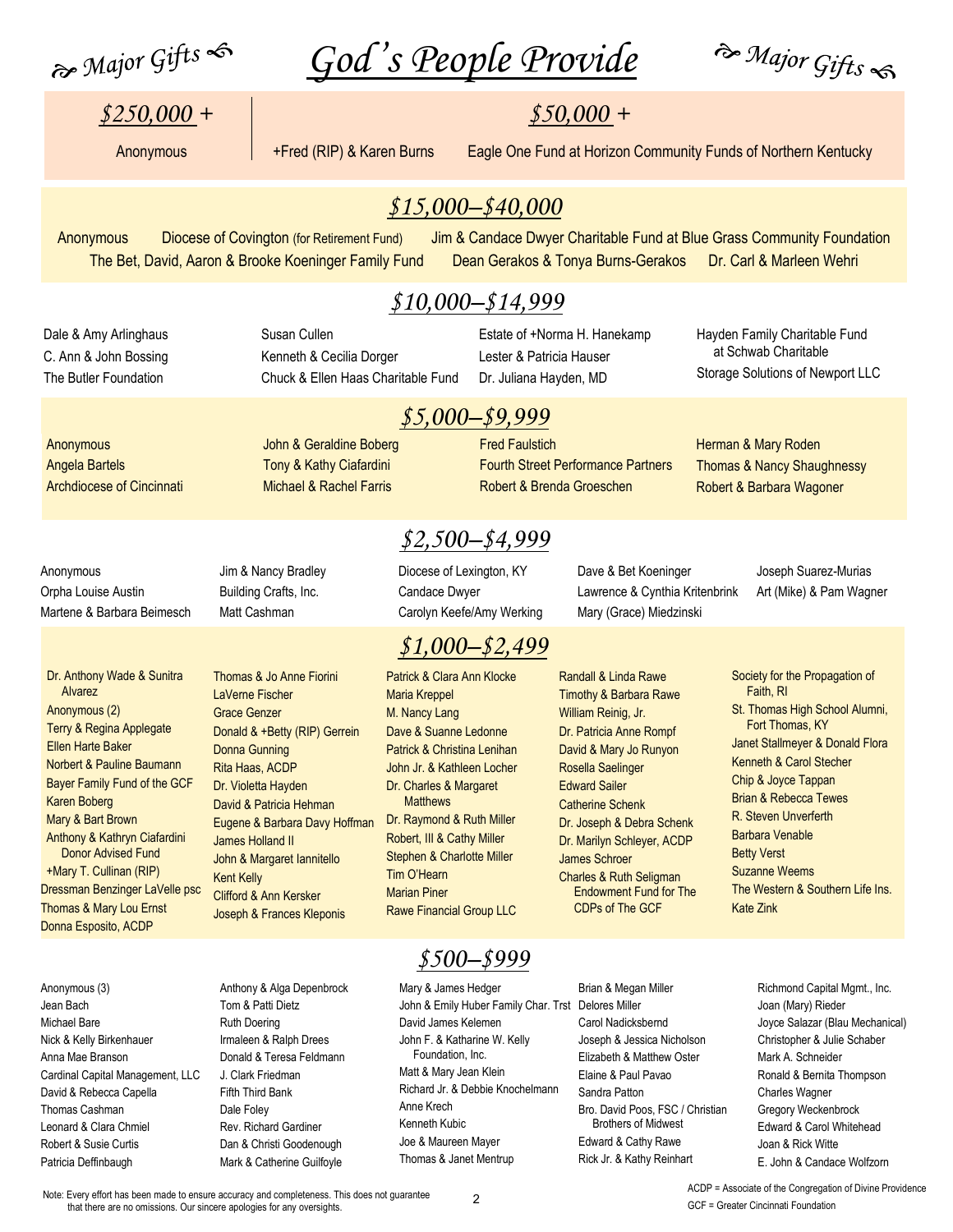# We Thank God For You, Our Benefactors

#### AA Group (Alcoholics Anonymous) Addison, Mary Ellen Albrinck, Ronald & Sally Alessio, Alice Algie, Gary & Jonnell Allegrini, Julia & Susanne Bookser Allen, Rose Marie Alvarez, Dr. Anthony Wade & Sunitra Anderson, Joan M. Lucas Anonymous Benefactors (6) Ante, Charles & Cecelia Applegate, Terry & Regina Arand, Arthur & Maria Archdiocese of Cincinnati Arlinghaus, Carl & Rita Arlinghaus, Dale & Amy Arlinghaus, Raymond & Judith Associate Community of CDPs, KY Austin, Orpha Louise Averdick, Steve & Ruth Ayers, Marcia

**— A —**

#### **— B —**

Bach, John & Barbara, ACDP Bach, Jean Bacon, Rosemary Bailey, Christina Baker, Ellen Harte Baker, Mary Ann & Bud Bankemper, Charlene & John Bare, Michael Baringhaus, Virginia Barrowman, James & Judith Bartels, Angela Bartels, Carla & Andrew Baumann, Joel Baumann, Norbert & Pauline Bayer Family Fund of the GCF Baynum, Beverly & Vernon Beall, Mary Jo & Ronald Becker, Margie & Paul Behle, Dennis & Mary Beimesch, Martene & Barbara Beimesch, Wayne & Barbara Belmont, Daniel & Julia Bement, Mickey & Richard Bender, Nancy & J. David Berning, Edward & Joan Bertsch, Ronald & Janet Betsch, Donna Betsch, Gerald & Dorothy Billiter, Charles & Angela Birkenhauer, Arlene & Doc

Birkenhauer, Florence Birkenhauer, Nick & Kelly Birkenhauer, Richard & Maureen Biro, Dr. Frank & Nancy Bloemer Blank, Nicholas & Therese Blasch, Nancy & Paul Boberg, John & Geraldine Boberg, Karen Boehm, John & Ann Boone, Thomas & Margaret Bosse, Dale & Marlene Bossing, John & C. Ann Bowman, J. Denny & Connie Sue Bowman, Thomas Brach, Donald & Susan Bradley, William & Marilyn (Lynn) Branson, Anna Mae Branum, Laura Braun, Sheldon Sr. & Norma Breetz, Joan Erb Brennan, Lawrence & Karen Enzweiler Brewer, Betty Brickel, Edward & Charlene Bridewell, Marilyn Bridges, M. Joan & Robert Brien, Anne, ACDP Brier, Marshall William Briggs, Fred Jr. Broderick, Stephen Broeg, Dr. Richard & Mary Faught Brophy, Sharon & Edward Brown, Patricia, ACDP Brown, Mary & Bart Brown, Steve & Sharon Brugger, Theresa & Jerome Brundage, Edward & Carolyn Brunner, Cathy, ACDP & Mark Buemi, Carol & Mark Building Crafts, Inc. Burge, Patricia & +Hal (RIP) Burgess, Jennifer Burke, Timothy & Cynthia Burns, Estella & D.J. Burns, +Fred (RIP) & Karen Burns, Robert & Carol Burt, William & Terri Busse, Paul Butler, Christine & Charles Butler Foundation, The Butler, Julie Butler, William & Mary Sue Byrne-Smock, Mary Eileen

**— C —**

Calahan, Dorothy Cale, Lillian Gangwere Callan, Linda Campbell, Harold & Jeanie Capella, David & Rebecca Capobianco, Edward & Mary K. Caproni, Susan & John Cardinal Capital Management, LLC Carl, Marian Carlton, Linda Carr, Thomas & Mary Carton, Mary Casebolt, Rick & Pam Cashman, Matt Cashman, Thomas Cate, Jean Caudill, Shirley Chambers, Rita Sue & William Chaney, Janet & Richard Chmiel, Leonard & Clara Ciafardini, Philip & Mary Ciafardini, Anthony & Kathryn, Donor Advised Fund Ciafardini, Tony & Kathy Cimprich, John & Vickie Citta, Marcia Clark, Margaret (Peggy) & Jerry Clay, Curtis & Denise Connolly, Robert & Carol Conservative Financial Solutions, LLC Cook, Thomas & Joan Cooley, Jon & Theresa Cooney, Fr. Roger Cooper, Patricia Cosimano, Salvatore & Christine Coulsell, Eileen & Robert Craddock, Melva & Stanley Crawford, Michael Crea, Frank Jr. & Diane Crothers, Martha Hopkins & Charles Croxell, Kelly Cullen, Susan Cullinan, +Mary T. (RIP) Cummings, Marguerite & Richard Curro, Jacqueline Curtis, Robert & Susie **— D —** Dames, Richard & Jean Darpel, Jacqueline Darpel, Matthew & Mary Davis, Linda & Paul Davis, Thomas & Mary Beth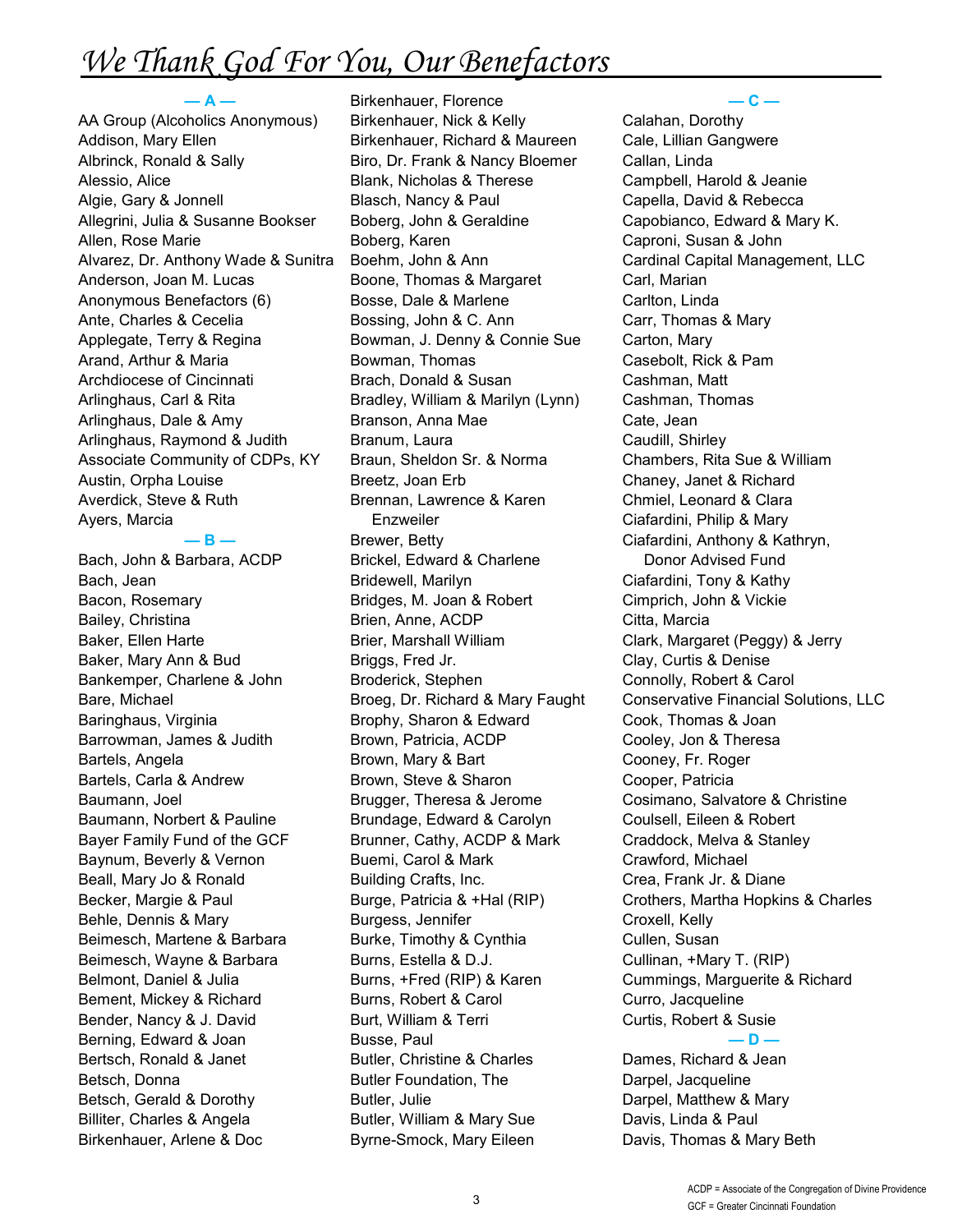Deffinbaugh, Patricia Defoe, Peter & Mary DeFosse, Linda & Gerald Delaney, Paul & Beth Deming, Stanley & Bonnie Jean DePaolo, Alfred & Patricia Depenbrock, Anthony & Alga Devine, Dr. Harold Jr. & Trudy Devitt, Teresa Diebold, Mary Dierig, Jerome & Judith Dierig, Thomas Dietz, Thomas & Patti Dillon, Timothy & Mary Ellen Diocese of Covington, KY Diocese of Lexington, KY Dirr, M. Shannon Dittoe, Roberta Doepker, Darcy Doering, Ruth Donnermeyer, Carol & David Dorger, Kenneth & Cecelia Dowling, Michael Drees, Henry & Patricia Drees, Irmaleen & Ralph Dressman Benzinger LaVelle psc Dressman, Bernard & Connie Dressman, James & Barbara Drnevich, Vincent & Roxanne Drye, James & Beverly Dumaine, Pamela Dunn, James & Johanna Schmitt Dusina, Jane Dutle, Deborah & Michael Dwyer, Candace, ACDP Dwyer, Jim & Candace (ACDP), Charitable Fund at Blue Grass Community Foundation **— E —**

Eagle One Fund at Horizon Community Funds of N.Ky. Elfers, Karen & D. Joseph Elsen, Cletus & Genevieve Enzweiler, Agnes Enzweiler, Mary Elizabeth Ernst, Thomas & Mary Lou Esposito, Donna, ACDP Eten, George III & Judie Etzel, Mary Anne, ACDP **— F —**

Fabre, James Falkenstein, Charles & Lou Ann Fangman, Jeffrey & Lisa Farris, Michael & Rachel

Faulhaber, Deborah Faulstich, Bill & Cathy Faulstich, Fred Fausz, Aaron Fausz, Carol & Jerry Fay, Margaret Feagan, Angie & J. Thomas Fedders, John Fedders, Henry Jr. Feinauer, Victor & Joyce Feldman, Barbara & Charles Feldman, Eileen & Thomas Feldmann, Donald & Teresa Ferrara, Joan & Nicholas Thomas Fifth Third Bank Fiorini, Thomas & Jo Anne Fischer, John & Cheryl Fischer, LaVerne Fisher, William Jr. & Madonna Fister, Michael & Kathy Fledderman, Mary Lyn Foley, Dale Forbes, Carol & Steven Fortman, Constance Fortman, James Foster, Anna Fourth Street Performance Partners Franzen, Steven & Debbie Frebis, Thomas & Bernice Fredrick, Mary Jo Frenette, Gloria Frey, Margaret & J. Stephen Friedman, J. Clark Froehle, Joseph & Sharon Frommeyer, Timothy & Beverly

#### **— G —**

Gabis, Cathy & Matt Gaffney, Dee & Terry Gagnon, David & Janet Gajewski, John & Virginia Gallo, Tony & Nancy Gardiner, Rev. Richard Garlich, Robert & Janice (Renee) Geiger, Dennis & Rita Geiger, Janet Geisen Scheper Charitable **Foundation** Genzer, Grace Gerakos, Dean & Tonya Burns- Gerakos Gerdeman, James & Carol Gerdeman, John & Susan M. Gerdeman, Robert & Susan C. Gerdeman, Thomas & Sharon

Gerhardstein, Charles & Mary Gerrein, Donald & +Betty (RIP) Gerrein, Thomas & Kathleen Gessner, Kathleen Giles, Mary R. (Becky) Gish, Janet Glaser, Mary Glauber, John & Carolyn Goetz, Connie Goetz, Rose C. Goheen, Connie & Larry Goldman, Dr. Thomas Goodenough, Dan & Christi Gore, Dr. Catherine Gottbrath, Paul & Catherine Greis, Donald Grevenkamp, Shirley Griffin, Thomas & Cheri Griffith, Maureen & Michael Grimm, Margaret & Robert Paul II Groeschen, Robert & Brenda Groh, William & Debra Gronefeld, Anne Grothaus, Dorothy Grothaus, Mary & James Grove, Helen Dzurissin Gubasta, Virginia & Joseph Guilfoyle, Mark & Catherine (Casey) Gunning, Donna Gustin, Evelyn & Ray **— H —** Haas, Chuck & Ellen, Charitable Fund Haas, Joseph F. Haas, Rita, ACDP Hahn, Barbara & Robin Hale, Allan Halker, Janet Hamer, John & Janet Hamlin, Alma Hanekamp, +Norma H…..Estate of Hansen, Mary Jacqueline Hanson, William & Barbara Harms, Lisa Harper, Brian & Marisa Harrison, Celeste Hartman, Alan & Janet Hauer, Ariana Hauser, Lester & Patricia

Hayden, Dr. Juliana

- Hayden, Dr. Violetta Hayden, Drs. Patrick & Anna
- Hayden Family Charitable Fund at Schwab Charitable Healy, James & Nancy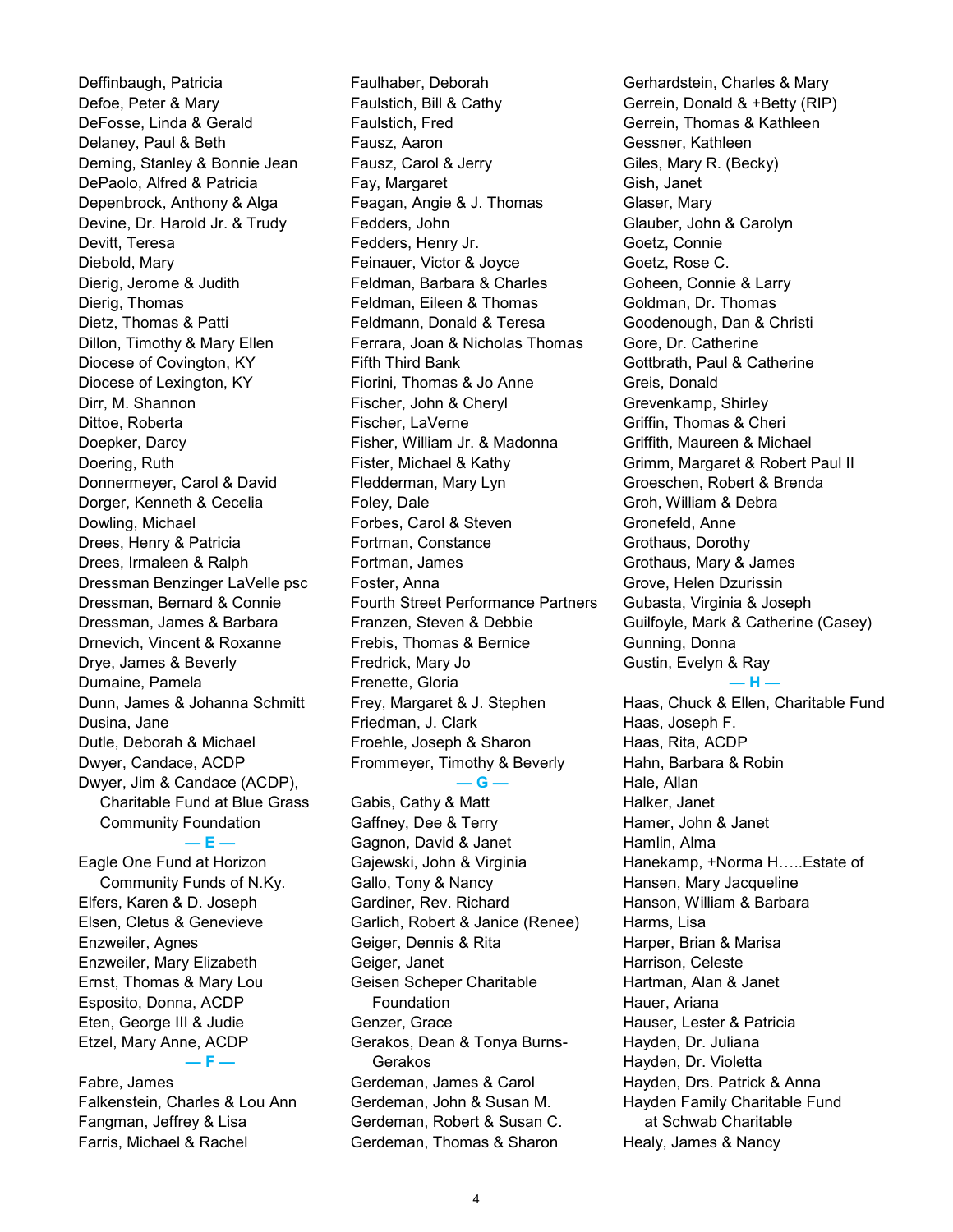Hedger, James & Mary Heeb, Megan & Donald Hehman, David & Patricia Helbling, Ray Helbling, Stephen Hengehold, Robert & Mary Ann Henley, Julie Hentz, Carol & David Herb, Jack Herbert, Marian Herp, P. Michael & Sarah Herron, Wanda & Larry Hess, Linda Hessler, Hilda Higgins, Yvonne Hill, Kenneth & Jacqueline Hodges, Damon & Peggy Hoffer, Robert & Diane Hoffman, Alfred Jr. & Ruth Hoffman, Dennis & Mary Jo Hoffman, Eugene & Barbara Davy Hoffman, Norbert Hoffmann, Robert & Patricia Holland, James II Holtz, Paul & Ellen, ACDP Holy Apostles, Cranston, RI Holy Family Home Sisters Horan, Sheila & Thomas Huber, John & Emily, Family Charitable Trust Hudepohl, Ronald & Cecilia Hummel, Betty & William Thomas Hunt, Patricia & Mark Huse, James & Judy Huser, William & Beva **— I —** Iannitello, John & Margaret **— J —** Jackson, Richard & Carol Jackson, Samuel & Paula Jarvis, Jennifer Jenkins, Mary Ann Johnson, Robert & Lois Jones, Michael & Jill Joseph, Betty Parker Josken, Janet **— K —** Kafel, Margaret Kahle, Diane Kahle, Ronald & Irma Kane, Virginia (Ginny), ACDP Kappesser, Patty & John

Kappesser, Richard & Jenny Kasselmann, Gerald & Kathleen Keefe, Carolyn/Amy Werking Keener, Kenneth & Paulette Kehoe, Dennis & Margaret Kehoe, Michael Kelemen, David James Keller, Jean Keller, Jeff & Doris Keller, Roger & Diane Kelly Foundation, Inc. John F. & Katharine W. Kelly, Britton & Dawn Kelly, Catherine Kelly, Kent Kelshaw, Margaret Kendall, Norbert Kennedy, Thomas & Kathleen Kenney, Aline Kersker, Clifford & Ann Ketterer, Ronald & Carolyn Kevill, James & Ruth Kicha, Mary, ACDP Kidney, George Jr. & Susan Kiernan, Michael & Deanna Kinsman, Donald Klein, Matt & Mary Jean Kleinhenz, Paul & Jane Kleponis, Joseph & Frances Klinker, Lt. Col. Richard & Janice Klocke, Patrick & Clara Ann Knipper, Anna Marge Knochelmann, Richard Jr. & Debbie Koch, Joan & +Raymond (RIP) Koenig, Robert & Kathleen Koeninger, Aaron David Koeninger, Daniel & Nancy Koeninger, Dave & Bet Koeninger Family Fund, The Bet, David, Aaron & Brooke Koeninger, Timothy & Connie Kraemer, Kent & Ruth Kramer, Daniel & Barbara Kramer, Ken & Mary Catherine Kramer, David & Diane Kraus, Walter & Enriqueta Krebs, Connie & Thomas Krech, Anne Kreh, Donald & Maureen Kremer, Allan & Jeanette Kremer, David & Peggy Kremer, Harold & Patricia Kremer, Pat & Ferd Kremer, Paul & Mary Rose Kremer, Pete Kreppel, Maria

Kritenbrink, Lawrence & Cynthia Kronauge, Suzanne Krue Family Trust Krummen, David & Lori Krummen, Robert & Rita Kubic, Kenneth Kuhl, Joanne & G. Edward Kuhlman, James & Anna Kumar, Sushil & Dianne **— L —** La Eace, Mary Jo & Donna La Eace, Robert & Judy Lachapelle, Michael Lafata, Sal & Carol Lameier, Gregory & C. Jean Landry, John & Janet Landwehr, Paul & Carolyn Lang, M. Nancy Langmeier, R.J. & R.A. Lankisch, Paul Sr. & Rosa Ann Lankster, James & Florence Larkins, J. Douglas & Jamie Latham, Joseph & Sandy Layne, John & Marla LeBlanc, Theodore & Victoria Ledonne, Dave & Suanne Lee, Elaine, ACDP Leedy, Mary Legacy Financial Advisors, Inc. Leising, Jill Lenihan, Patrick & Christina Leopold, Catherine Levo, Joyce Lewin, David & Elizabeth Ann Leyland, Melissa & David Listerman, Michael & Jean Little, Michele Locher, John Jr. & Kathleen Locknane, Larry & Mary Jo Loftus, Robert & Jo Ann Lorden, Peter & Faye Lorenz, Robert & Dolores Lother, Ruth & John Luebbering, Jerry & Mary Ann Luersen, Susan & Brad Halpin Lukowsky, Eileen Lutz, Dennis & Helen Lynch, Timothy & Julie **— M —** Maag, Alan & Audrey Weis-Maag, Gary & Diane Maag, Theodore & Mary Mack, Steven & Barbara

Mack, T.R. (Reasie)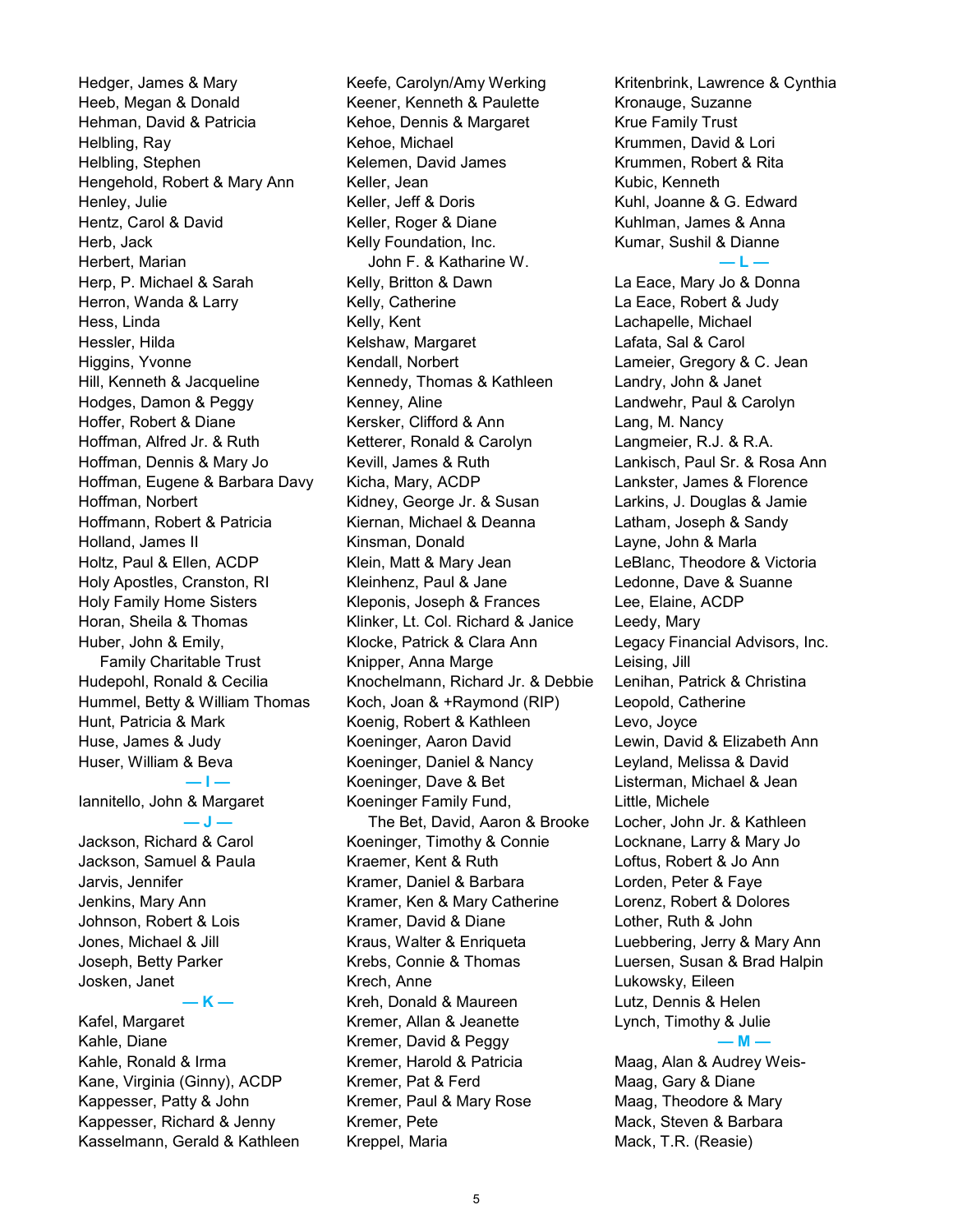Macke, Dave & Linda Macke, Dolores J. Macke, Fred Jr. & Kay Macke, Robert & Eileen Mader, Marjorie Magan, Deborah & Kerry Mahoney, George & Nancy Maier, Michael & Rae Malmstrom, Jennifer & Mark Manley, David & Ruth Ann Manning, Joseph & Linda Mapes, Scott Marlow, John Jr. & Margaret (Peggy) Marsh, Lois & Thomas Mason, Daniel & Mary Beth Mason, Joan & Lewis Matheis, Penelope Matthews, Dr. Charles & Margaret Maurer, William & Linda Maxwell, Donna Mayer, Joseph & Maureen McAllister, Cabrina, ACDP McClure, Donna & David Mack McConnell, Stephanie McCormick, Lisa Lee McCormick, Theodore & Marilyn McCourt, Roberta McCoy, Joanne, ACDP McDevitt, Peter & Laura McDonald, Lois & A.C. Jr. McGann, Tim McKeon, George & Mary McQueary, Nancy & Richard Jr. McSwiggin, Joseph & Eleanor Meeks, Terese & Harry Jr. Meese, Aloysius Mellott, Lynn & J.E. Melville, Marianne Mendell, Pat Menke, Mary Alice Menke, Michael & Connie Mentrup, Thomas & Janet Merkle, Aloysius & Pat Mertle, Raymond & Jennifer Messingschlager, Richard & Marian Metz, Cynthia & James Meyer, Thomas & Lauren Micieli, Haydee, ACDP Miedzinski, Mary (Grace) Miller, Dr. Brian M. Miller, Brian & Megan Miller, Candida Miller, David Miller, Delores

Miller, Dr. Raymond & Ruth Miller, Fay Miller, Joseph & Beverly Miller, Joseph & Phyllis Miller, Robert III & Cathy Miller, Stephen & Charlotte Misch, Jane Moeves, Fred & Debbie Moore, Georgianna & Charles Moorman, Martha, ACDP Moravec, Barbara Ann Morris, Elizabeth, ACDP Morrison, John & Irene Jentz Mountel, Richard & Margaret Moyer, Jean Mucklin, Thomas & Sharon Mueller, Susan & James Muench, Joan Muench, Richard & Cheryl Munson, Robert & Laurie Murer, John & Jean Murphy, Julie & Michael Murphy, Mary Anne & Patrick Murphy, Ronald & Charleen **— N —**

Nadicksbernd, Carol Nadicksbernd, SVD, Fr. Elmer Nedderman, Cindy & Jim Neiser, Rose Marie Neltner, Ruth, ACDP Nesmith, Scott Nessler, Ronald & Virginia Nicholson, Joseph & Jessica Niehaus, Angela Niehaus, Judy Niehaus, M. Lisa Noe Family Charitable Fund Noe, Tricia & C. Edward Nolan, Dennis & Kathy Northern KY Sports Hall of Fame Noschang, Linda

O'Connell, James O'Hearn, Tim Obermeyer, Janis & Paul Oblinger, Daniel & Carolyn Olliges, Sarah Osburg, Judith Oster, Elizabeth & Matthew Ott, Ernest Karl & Dolores Ann Our Lady of Good Help/ St. Theresa, RI **— P —** Pagano, Lee & Carole Ann

**— O —**

Palumbo, Drs. Joseph & Beth Ann Myers Parenzan, Marilyn Patrick, Norman III & Mary Patrick, Thomas & Norma Patton, Sandra Pavao, Elaine & Paul Pawlowski, Vera Pearson, Sue & George Pellegrini, Doris Pelley, Patricia & Edgar Perez, Felicitas & Jaime Perkins, Clifford Jr. & Marilyn Perrin, Steve & Dianne Petrucci, Joseph & Catherine Pettit, Gayle Piccola, Ronald & Mary Pieper, Janet Pietrowicz, Stephen & Gabriele Piner, Marian Pinney, Dave & Nancy Placke, Pat & George Jr. Platt, Brenda Plescher, Donald & Mary Poole, Mark & Mary Poos, FSC, Bro. David / Christian Brothers of Midwest Potter, Lorraine & Raymond Poupard, Eugene Praechter, Timothy & Nancy Prigge, F. Nicholas Pudenz, +Robert H. & Rita Coveney Advised Fund of The GCF Purcell, Jim & Kathy Purdin, Karen & Jerry **— Q —** Quitter, Christopher & Therese **— R —** Raaker, James Rafferty, Mike & Julie Ralenkotter, Jeffrey Ralph, Donald & Margaret Rath, Barbara Rauch, Paul & Elaine Rauf, Suellen & David Raverty, Patrick & Patricia, Family Fund at Horizon Community Funds at N.KY Rawe Financial Group LLC Rawe, Edward & Catherine Rawe, Randall & Linda Rawe, Ronald & Mary Rawe, Timothy & Barbara

Rebholz, Norma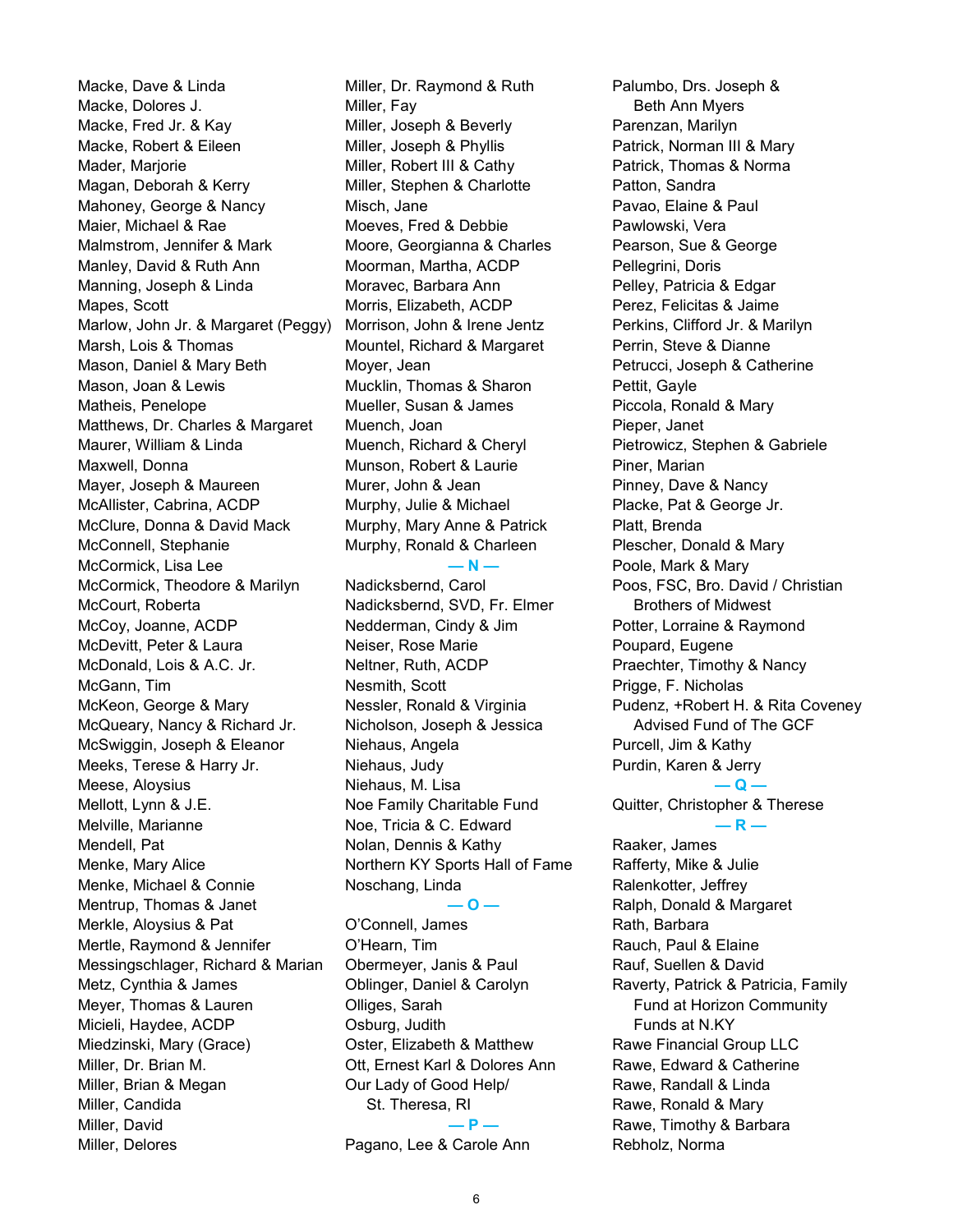Reffitt, Raymond & Patricia Reinhart, Rick & Kathy Reinig, William Jr. Reininger, Thomas & Ruth Reynolds, Mary & Nicholas Rich, Cathy Richmond Capital Mgmt., Inc. Rieder, Joan (Mary) Riegler, Marcia Ritter, Ellie Rivera, Enid Rizzo, Victor & Diane Roberts, Thomas Roche, Deborah Roden, Herman & Mary Roderick, Maureen Rodgers, Clare, ACDP Rohde, Joan & G.W. Roll, Berenice Rompf, Dr. Patricia Anne Rosati, Judith & John Rosing, Gregory & Mary Pam Rososky, Frances Rothermund, Michele Ruble, Scott & Mary Rumker, Kevin & Madeline Runyon, David & Mary Jo Ruschman, Rev. Albert E. Ruschman Family Benefaction Fund Rust, Anna Mae, ACDP Rust, Harry Rust, Jane Rust, Marian Rust, Marsha & Lawrence Rust, Patricia Ruth, Paul & Margaret Ruthven, Sylvia Ruzick, Kenneth & Marilyn **— S —** Saalfeld, Thomas & Kathy Saelinger, Donald & Dee Saelinger, Rosella Sailer, Edward Salazar, Joyce (Blau Mechanical) Sander, James & Diane Sarge, Bonnie Saunders, Jeannee & Milton Scarzello, John & Chris Schaber, Christopher & Julie Schaber, Mark & Deborah

Schadler, Ruth & Marty

Schaefer, Carol Schalck, Patricia Schatzle, Ralph & Judy Schilling, Robert & Maura Schira, Carolyn Schlake, Marilyn Schleyer, Dr. Marilyn, ACDP Schmidt, Mary Ellen Schmidt, Mary Lou & Gerald Schmidt, Michael & Melissa Schmidt, Thomas Jr. & Linda Schmidt, William & Marybeth Schmitz, Cheryl & Donald Schneider, Albert & Gina Schneider, Gregory & Diane Schneider, John & Violet Schneider, Mark Schneider, Raymond & Jacqueline Schnipke, Norman & Sandra Schoepf, Beth & Dan Schoettmer, Gerald & Kristine Schroeder, Charles & Linda Schroeder, Edward & Dolores Schroer, James Schulte, John & Jo Ann Simons Schulte, Rita Schultz, Donna Schultz, Kenneth & Agnes (Joan) Schultz, Raymond & Gerri Schultz, Stanley & Bernadette Schumacher, Ted Jr. & Margie Schumacher, Theodore Schwarz, Lanette & Chad Schwegmann, Patricia & Gregory Schwer, John & Deanna Scott, Carol Scott, Richard & Mary C. Sedler, Susan & Patrick (Joe) Seggerson, Larry & Ruth Gerdeman Seibert, Wayne & Jennifer Seiter, William & Mary E. Seligman, Charles & Ruth, Endowment Fund for the Sisters of Divine Providence of the GCF Seurkamp, George Shaefer, Elaine Shannon, Mike & Kathleen Shaughnessy, Thomas & Nancy Shelton, Al & Colleen Siebel, Thomas 7

Schawe, Lu Ann & William Scheitz, Colleen & John Thomas

Schenk, Dr. Joseph & Debra Scheper, Mark & Terri Schibi, LaVerne

Scheitz, Jane Schenk, Catherine Siegert, Peter & Mary Sieve, Patricia Simpson, Fred & Peggy Sketch, Michael Smith, Barbara & Jackson Smith, Craig & Shirley Smith, Jean Smith, Karen Smith, Karyn N. Smith, Raymond & Mary Ann Smith, Thomas & Mary Snowball, Therese & John Society for the Propagation of Faith, RI Sosa, Deacon Kurt & Angela Spears, Marsha & Jerry Spence, James Jr. & Gail Spigler, Richard & Deborah Sprinkle, Carol St. Aloysius, OH St. Augustine Home & School Org., Cov., KY St. Bernard, OH St. Francis, OH St. Henry, OH St. John Vianney, Cumberland, RI St. Joseph Church, Crescent Springs, KY St. Rocco/St. Brigid, Johnston, RI St. Thomas High School Alumni, Fort Thomas, KY St. Wendelin, OH Stadtlander, David & Mary Christina Staff, John & Jill Stallmeyer, Janet & Donald Flora Stallmeyer, Mary K. Stallmeyer, Robert & Barbara Stanfield, Alvena Stapleton, Joan & Thomas Ste-Marie, Jean Stecher, Kenneth & Carol Stechschulte, Mark Stechschulte, Ruth Steffen, Joseph & Mary Stegman, Carole Stegman, Joseph & Suzanne Stentz, Raymond & Marie Stites, Floyd & Donna Stith, Paul Darryl Stoeckel, Anthony & Constance Jones Stoeckel, M. Rose Storage Solutions of Newport LLC Stormer, Stuart & Margaret Stottman, Mark & Loren